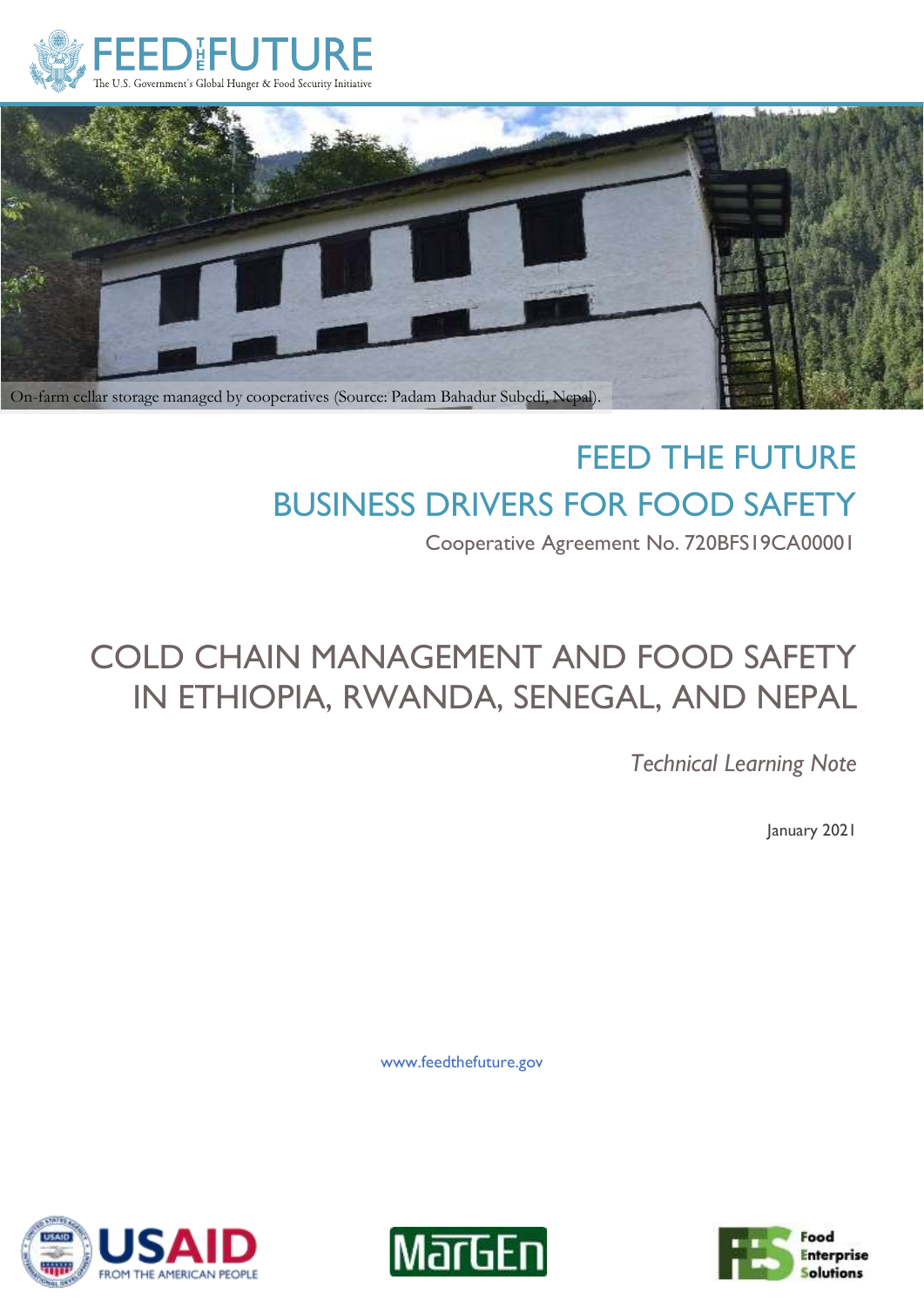#### **Authors**

Mohammed Razu Ahmed, MarGEn Lisa Kitinoja, The Postharvest Education Foundation Vijay Yadav Tokala, The Postharvest Education Foundation

#### **Recommended Citation**

Ahmed, M.R., Kitinoja, L., & Tokala, V.Y. (2021). *Cold Chain Management and Food Safety in Ethiopia, Rwanda, Senegal, and Nepal.* A report produced for Feed the Future Business Drivers for Food Safety, funded by USAID and implemented by Food Enterprise Solutions. Arlington, Virginia, USA.

#### **Acknowledgements**

The authors would like to acknowledge the following people for their contributions to this work:

- Rwubatse Bernard, Local Consultant, Rwanda
- Dieng Elhadji Omar, Local Consultant, Senegal
- Sefu Gerefa Edo, Local Consultant, Ethiopia
- Subedi Padam Bahadur, Local Consultant, Nepal

**Disclaimer:** This publication is made possible by the generous support of the American people through the United States Agency for International Development (USAID). The contents are the responsibility of the authors and do not necessarily reflect the views of USAID or the United States Government.



*Upper Left: On-farm cellar storage managed by cooperaties; Upper Right: Low-cost shade structure, made using indigenous materials; Lower Center: Zero Energy Cool Chamber made with bricks and sand (Source: Padam Bahadur Subedi, Jumla, Nepal).*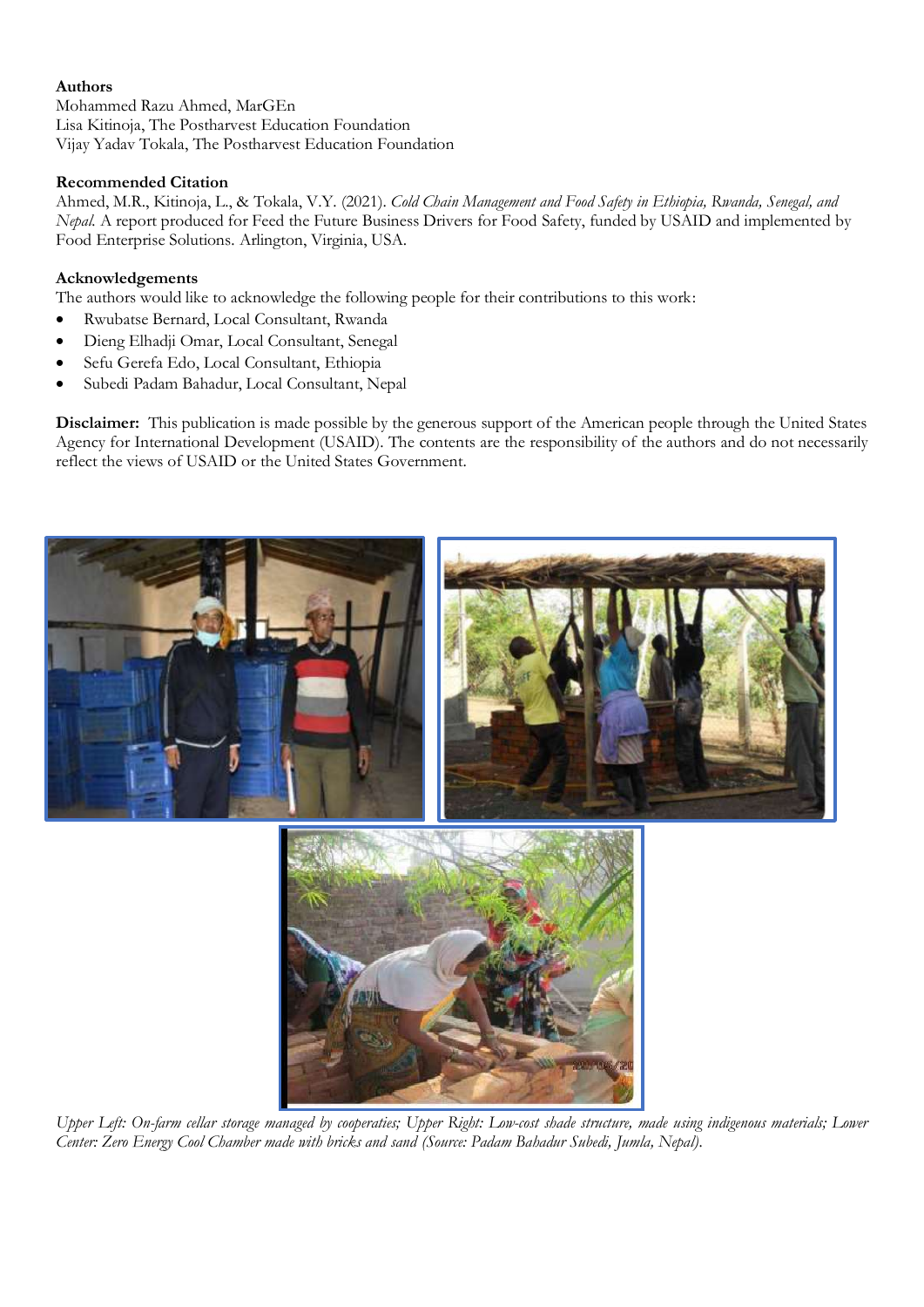### **Introduction**

Based upon the immediate necessity for interventions to reduce food losses and ensure food safety, Feed the Future Business Drivers for Food Safety (BD4FS), funded by USAID and implemented by Food Enterprise Solutions (FES), initiated research focused on Senegal, Nepal, Rwanda, and Ethiopia to be conducted by MARGEN. Considering the importance of crops with respect to consumption status, nutritional aspects, degree of postharvest loss, food safety issue and scope to the business opportunities, each country selected two important horticultural crops: Rwanda (Banana and Tomato), Ethiopia (Tomato and Mango), Nepal (Tomato and Apple), and Senegal (Tomato and Mango). Postharvest assessments of these value chains using Commodity Systems Assessment Methodology during October- November 2020 revealed that these crops suffer high levels of losses. The cold chain is the series of actions and equipment applied to maintain the product or commodity within a specified range of low temperature during the steps of supply chain. A reliable, integrated and efficient cold chain can not only contribute to reducing losses and waste in the quantity and quality of food, but can also improve the efficiency of food supply chains and compliance with food safety and quality standards, thus also reducing health problems and costs associated with the consumption of unsafe food. In this article the status of the cold chain in the four selected countries have been presented and possible solutions to overcome the gaps in cold chain are discussed.

## **Status of the Cold Chain and Associated Food Safety Issues**

All the countries studied lacked essential infrastructure such as proper roads and reliable electricity grids, which present significant challenges for investment in the cold chain, especially in rural areas. In Rwanda, the majority of the handlers and marketers are not using cold chain infrastructure, while precooling and cooling process are rarely being performed for fresh tomatoes. Harvested tomatoes are typically exposed to direct sun (20 to 35°C) with little or no shading. Only a few local processors have refrigeration units to handle small quantities of tomato. Similarly, for bananas which come from all corners of the country to Kigali, Rwanda markets there is no proper cold chain. Refrigerated trucks are very limited in number and the transport of horticultural crops in these open trucks is still a challenge. Wholesalers sometimes wait for 2 days and retailers for 4 days to sell the fruits, with no temperature or relative humidity management.

In Senegal, the horticultural crops are mostly produced in rural areas or outside cities, while the cold chain infrastructure is more often concentrated in or around urban areas. The handling, storage, transport, sale, and consumption of perishable food commodities in rural areas often takes place entirely outside of temperature controlled environments. The stakeholders are unaware of the importance of temperature control or report that they cannot afford it. Handlers have pointed out the lack of cold storage equipment is the reason why mangoes are being handled by wholesalers and retailers in ambient atmospheric conditions, which causes significant losses due to exposure to heat. Logistic suppliers found the market demand too narrow as mango handling in local markets remains traditional, but there are opportunities for developing the market.

In Ethiopia, there are no cooling or storage facilities for mango fruit for small-scale producers. However large-scale producers (exporters) have refrigerated transport and storage facilities. The precooling is done at wholesaler's level, but they pre-cool by using ambient temperature water and can remove only about 50% of field heat. This is still too warm compared to the standard of removing 7/8th of field heat before the product packaging or storage, to increase shelf life, reduce losses, ensure quality and food safety.

In Nepal, apple is a high value crop and the fruit losses can be minimized by proper precooling and cold storage with temperatures below 0°C. In general, the ripe fruits are picked and stored in the on-farm cellar storage and then packed (Figure 1). The precooling and cold chain systems are not well developed in Nepal for apple storage. The cold storage facilities are far away from popular apple growing regions and do not have sufficient electricity supply. In the case of tomato, precooling chambers and cold chain systems are not common. Community precooling collection centers and grading systems are seen as big opportunities for investment and business ventures.

# **Possible Solutions and Opportunities**

The effective cold chain management from farm to retail is essential to reduce postharvest losses and ensure food safety. There are several techniques available for temperature management and the method used depends on the crop requirements and the local costs. Strategies for cold chain development should be adapted to specific commodity groups, and to geographic and socioeconomic conditions. Good management of the integrated steps, including maintenance, is needed. Collaboration among multiple stakeholders involved in the unbroken cold chain of a particular commodity is vital for success. Governments can provide key services, such as roads, electricity, public infrastructure and legislation which can facilitate cold chain development. Education, awareness, and capacity building are also critical services which governments can provide.

The cold chain begins on the farm. Fresh produce is best harvested during the cooler times of the day and bins of produce should be placed in the shade. Keeping produce in the shade can help to reduce pulp temperature by 10 to 15°C. For small